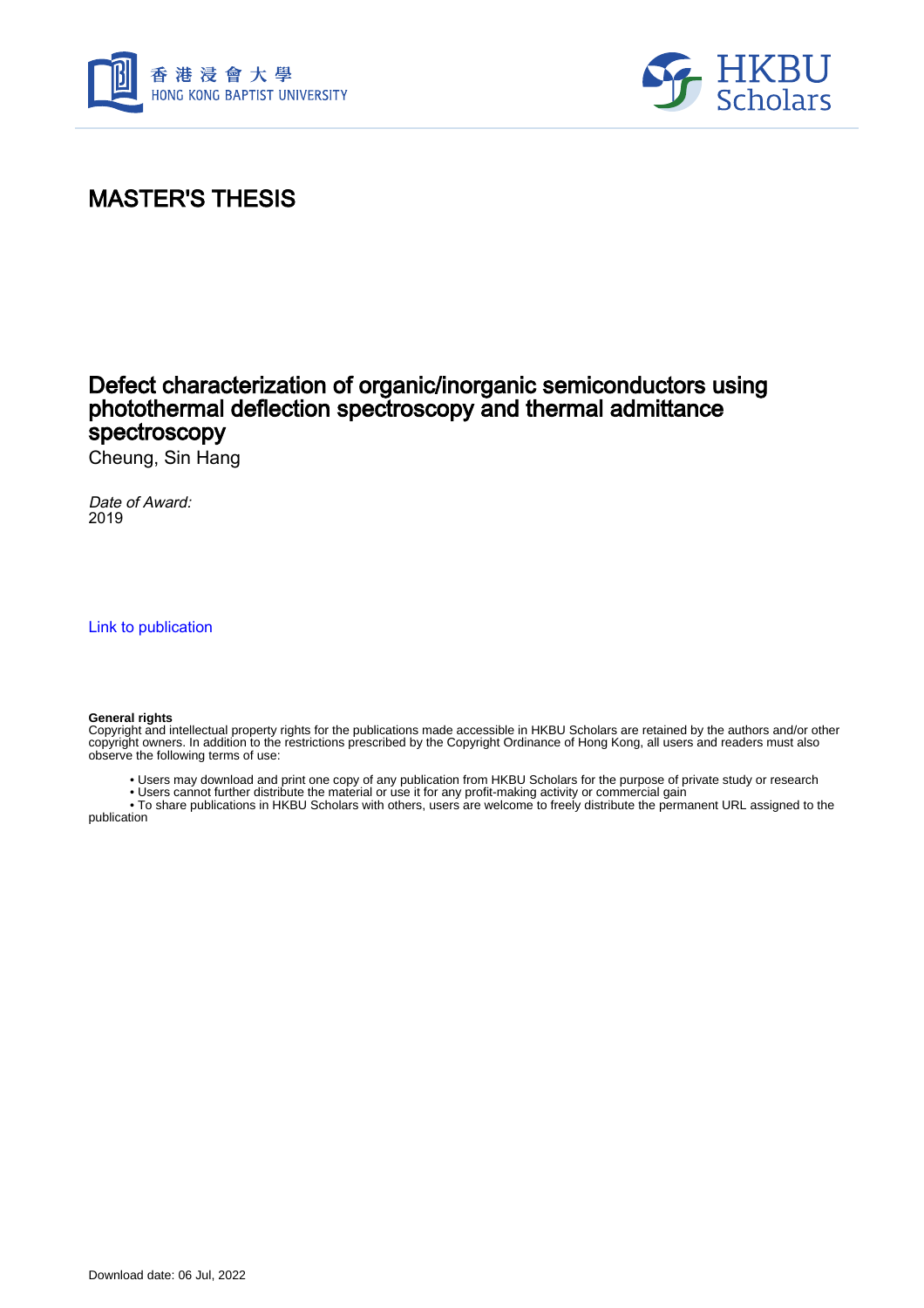## **Abstract**

Traps are ubiquitously present in semiconductors. Their presence results in ineffective charge transport and thus limited the device performance. For organic semiconductors, traps can present intrinsically via structural disorder or extrinsically during synthesis or device fabrication. A thorough understanding of traps is important to optimize the device performance and material design. This thesis employs two trap measurement techniques, photothermal deflection spectroscopy (PDS) and thermal admittance spectroscopy (TAS), to investigate the trap density in the materials.

The subgap optical absorptions of several high performance bulk-heterojunction (BHJ) systems for organic solar cells have been studied by PDS. The charge transfer (CT) states are, in particular, looked into detail. CT states are intermediate bound electron-hole pairs at the donor/acceptor (D/A) interface of an organic solar cell. The dynamics and energetics of CT states are crucial to free charge generation and recombination processes. With the help of PDS and external quantum efficiency (EQE) measurements, the CT states the delocalized CT states (hot) from the localized CT states (cold) are observed and differentiated directly. It is discovered that the localized CT states are more pronounced when the acceptor concentration reaches its percolation limit. As the acceptor concentration reaches its optimized composition, the intensity of these CT states is significantly reduced due to the reduced recombination. Using the CT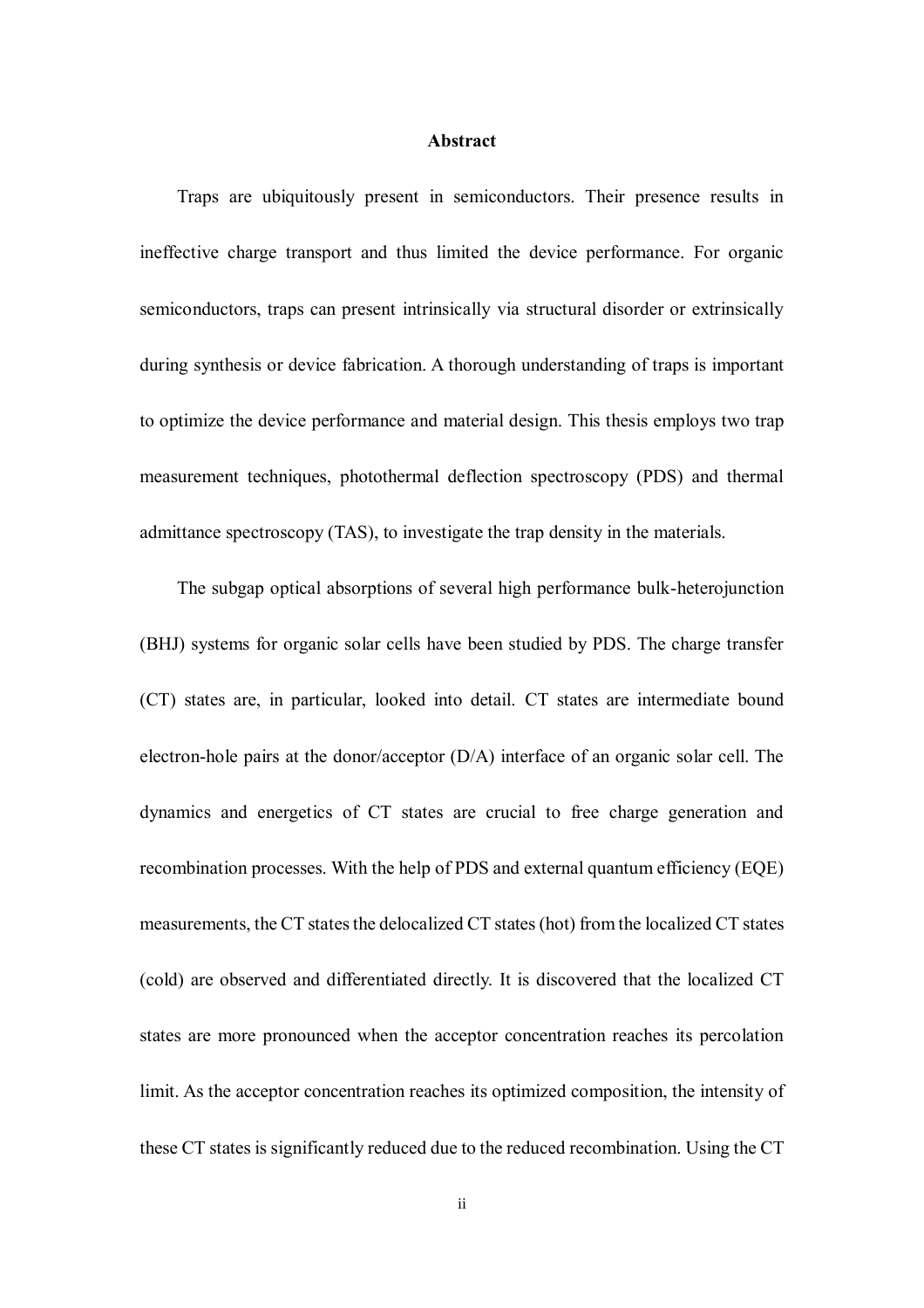energies measured from PDS, the open-circuit voltage losses from the BHJs are determined.

Besides PDS, thermal admittance spectroscopy (TAS) is employed as an alternative method to measure the trap densities. TAS measures the frequency dependent capacitance response of a semiconductor under a small ac signal excitation. This technique is useful to measure the trap depth and trap density of a semiconductor. The defect profiles in two classes of materials are investigated, they are perovskite compounds and an organic hole transporter with an intentional dopant. The trap density are determined by TAS is compared with that obtained by PDS.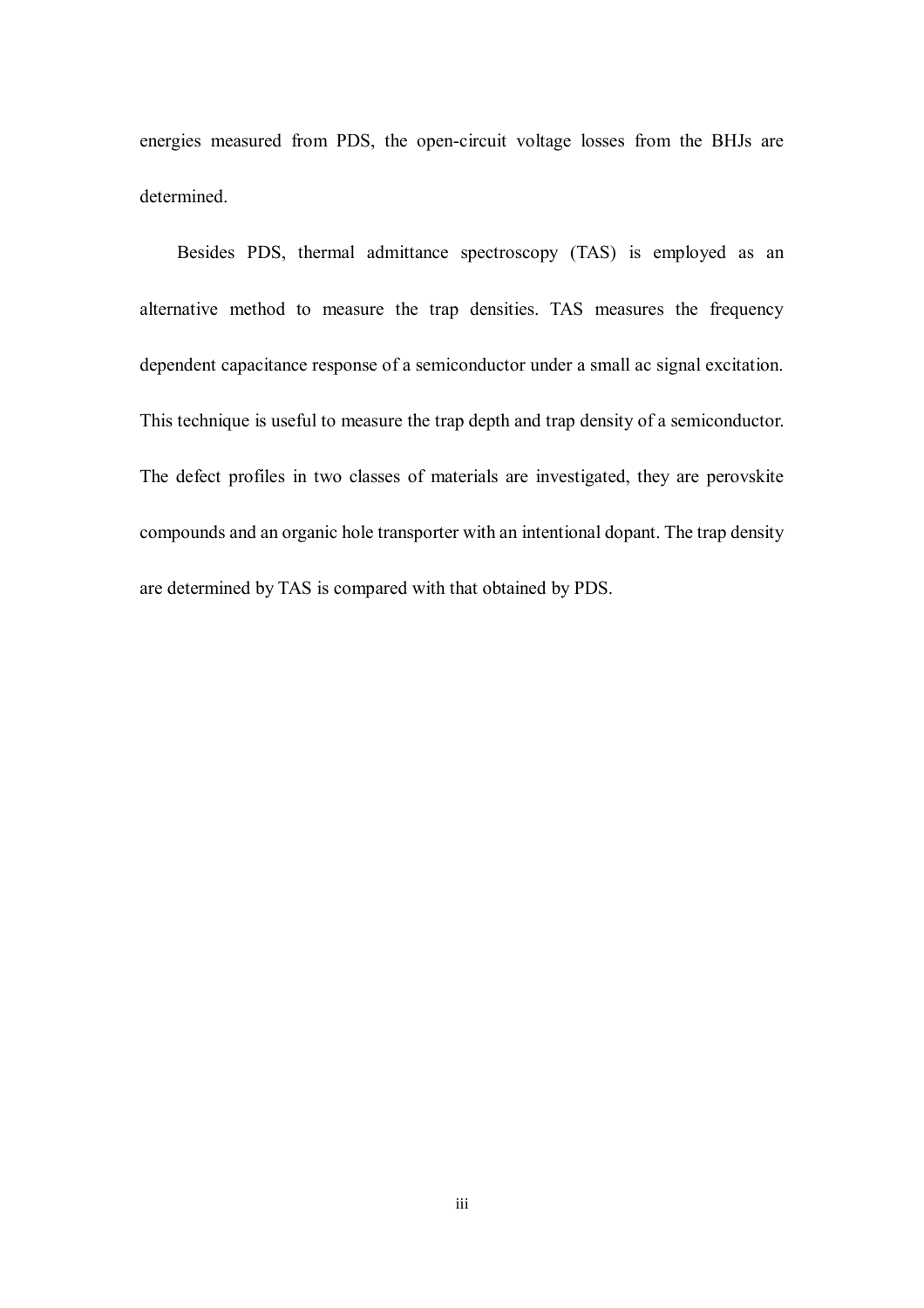| 2.1.1 Traps in organic semiconductors and their effects on device performance 15 |
|----------------------------------------------------------------------------------|
|                                                                                  |
|                                                                                  |
|                                                                                  |
|                                                                                  |
|                                                                                  |
|                                                                                  |
|                                                                                  |
| 2.6 Thermal admittance spectroscopy (TAS)<br>36                                  |
|                                                                                  |
|                                                                                  |
|                                                                                  |
|                                                                                  |
|                                                                                  |
|                                                                                  |
|                                                                                  |